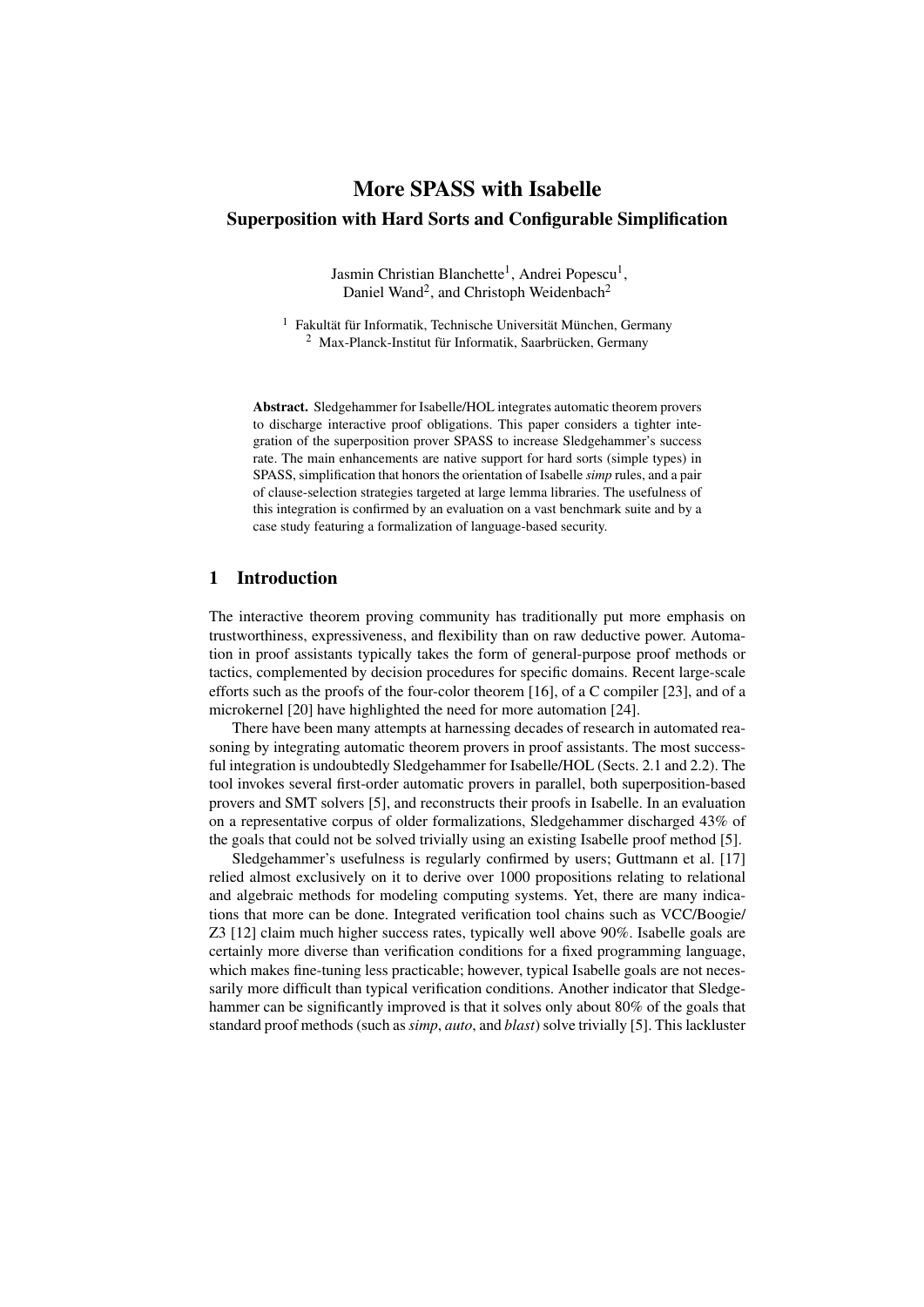performance points to weaknesses both in Sledgehammer's translation of higher-order constructs and in the automatic provers themselves.

What is easy in a proof assistant can be surprisingly difficult for first-order automatic theorem provers. For example, Isabelle's simplifier can easily prove goals of the form rev  $[x_1,...,x_n] = [x_n,...,x_1]$  (where rev is list reversal) by applying equations as oriented rewrite rules, or *simp* rules. The presence of hundreds of registered *simp* rules hardly slows it down. In contrast, superposition provers such as E [38], SPASS [44], and Vampire [34] perform an unconstrained search involving the supplied background theory. They can use equations as rewrite rules but must often reorient them to obey a specific term ordering. In exchange, these provers are complete for classical first-order logic: Given enough resources, they eventually find a (first-order) proof if one exists.

Much work went into making Sledgehammer's translation from higher-order logic as efficient as possible [6, 27]. However fruitful this research may have been, it appears to have reached a plateau. To achieve higher success rates, a new approach is called for: Implement the features that make proof search in Isabelle successful directly in an automatic prover. By combining the best of both worlds, we target problems that cannot be solved by either tool on its own.

Our vehicle is SPASS (Sect. 2.3), a widely used prover based on a superposition calculus (a generalization of resolution). It is among the best performing automatic provers, and one of the few whose development is primarily driven by applications, including mission-critical computations in industry. Its source code is freely available and well structured enough to form a suitable basis for further development. In the automated reasoning community, SPASS is well known for its soft sorts, which can comfortably accommodate many-sorted, order-sorted, and membership logics, its integrated splitting rule, employing competitive decision procedures for various decidable first-order fragments, and its sophisticated simplification machinery.

This paper describes the first part of our work program. It focuses on three aspects.

- *Hard sorts* (Sect. 3): Soft sorts are overly general for most applications. By supporting a more restrictive many-sorted logic in SPASS and combining it with monomorphization, we get a sound and highly efficient representation of HOL types, without the spurious unreconstructible proofs that have long plagued Sledgehammer users.
- *Configurable simplification* (Sect. 4): Superposition provers reorient the equations in the problem to make the right-hand sides smaller than the left-hand sides with respect to a term ordering. *Advisory* simplification adjusts the ordering to preserve the orientation of *simp* rules as much as possible; *mandatory* simplification forcefully achieves rewriting against the term ordering if necessary.
- *Clause selection for large theories* (Sect. 5): Sledgehammer problems include hundreds of lemmas provided as axioms, sorted by likely relevance. It makes sense for SPASS to focus on the most likely relevant lemmas, rather than hopelessly try to saturate the entire background theory.

A case study demonstrates the SPASS integration on a formalization pertaining to language-based security (Sect. 6), an area that calls for strong automation in combination with the convenience of a modern proof assistant. The new features are evaluated both in isolation and against other popular automatic theorem provers (Sect. 7).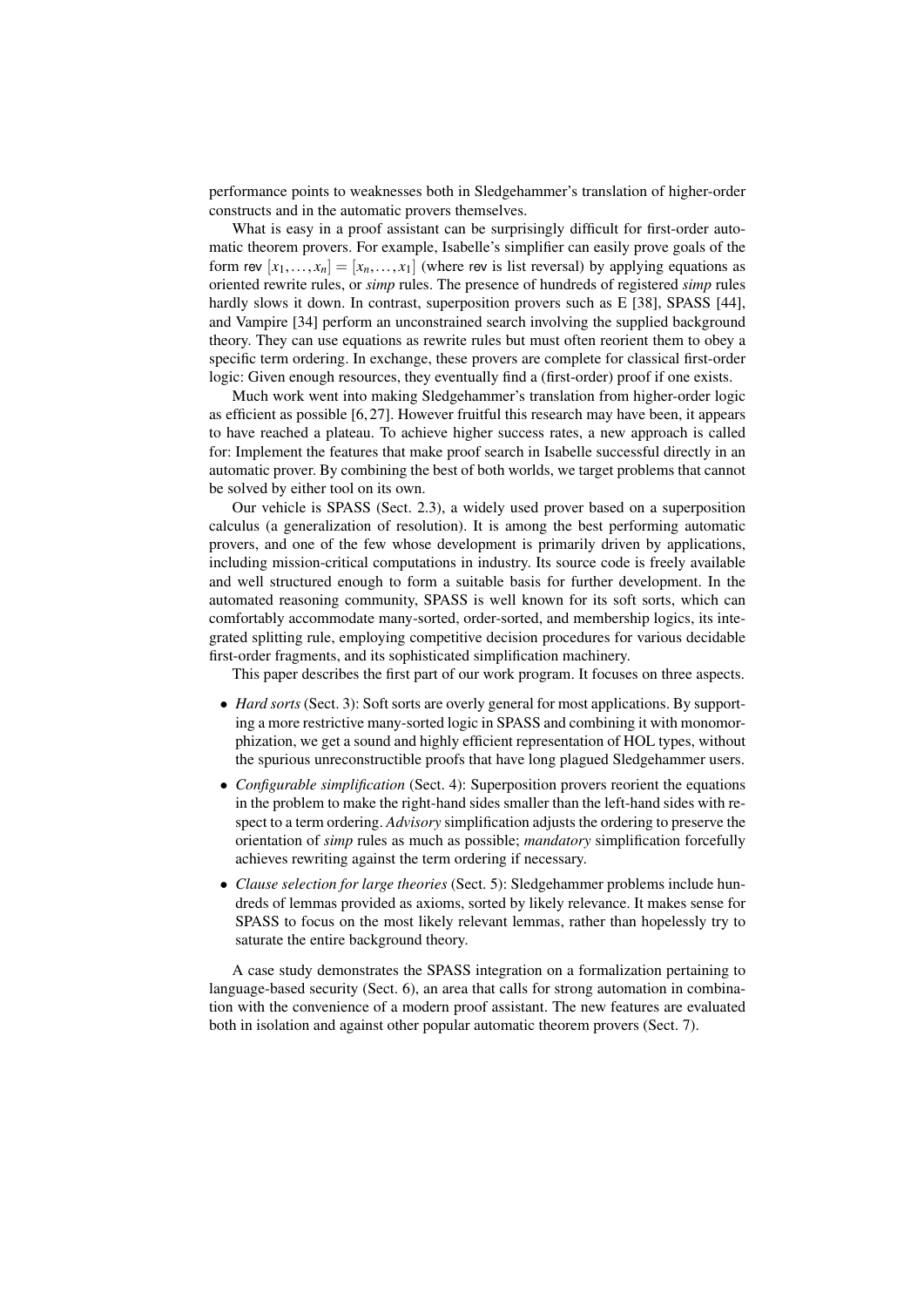# 2 Background

#### 2.1 Isabelle/HOL

Isabelle/HOL [30] is a proof assistant based on classical higher-order logic (HOL) extended with rank-1 polymorphism and axiomatic type classes. The term language consists of simply-typed λ-terms augmented with constants (of scalar or function types) and polymorphic types. Function application expects no parentheses around the arguments (e.g., *f x y*); familiar operators are written in infix notation. Functions may be partially applied (curried), and variables may range over functions. Types can optionally be attached to a term using an annotation  $t : \sigma$  to guide type inference.

The dominant general-purpose proof method is the simplifier, which applies equations as oriented rewrite rules to rewrite the goal. It performs conditional, contextual rewriting with hooks for customizations based on the vast library of registered *simp* rules. At the user level, the simplifier is upstaged by *auto*, a method that interleaves simplification with proof search. Other commonly used methods are the tableau prover (*blast*) and the arithmetic decision procedures (*linarith* and *presburger*).

#### 2.2 Sledgehammer

Sledgehammer [31] harnesses the power of superposition provers and SMT solvers. Given a conjecture, it heuristically selects a few hundred facts (lemmas, definitions, or axioms) from Isabelle's libraries [28], translates them to first-order logic along with the conjecture, and delegates the proof search to external provers—by default, E [38], Vampire [34], Z3 [29], and of course SPASS [44]. Because automated deduction involves a large share of heuristic search, the combination of provers is much more effective than any single one of them. Proof reconstruction relies on the built-in resolution prover *metis* [19, 32] and the Z3-based *smt* proof method [11].

Given that automatic provers are very sensitive to the encoding of problems, the translation from higher-order logic to unsorted first-order logic used for E, SPASS, and Vampire is a crucial aspect of Sledgehammer. It involves two steps [27]:

- 1. *Eliminate the higher-order features of the problem.* Curried functions are passed varying numbers of arguments using a deeply embedded application operator, and  $\lambda$ -abstractions are rewritten to SK combinators or supercombinators ( $\lambda$ -lifting).
- 2. *Encode polymorphic types and type classes.* Type information can be encoded in a number of ways. Traditionally, it has been supplied as explicit type arguments to the function and predicate symbols corresponding to HOL constants. In conjunction with Horn clauses representing the type class hierarchy, this suffices to enforce correct type class reasoning and overload resolution, but not to prevent ill-typed variable instantiations. Unsound proofs are discarded at reconstruction time.

*Example 1.* In the recursive specification of map on lists, the variable  $f : \alpha \to \beta$  is higher-order both in virtue of its function type and because it occurs partially applied:

map  $f$  Nil = Nil  $map f$  (Cons  $x$   $xx$ ) = Cons  $(f x)$  (map  $f$   $xx$ )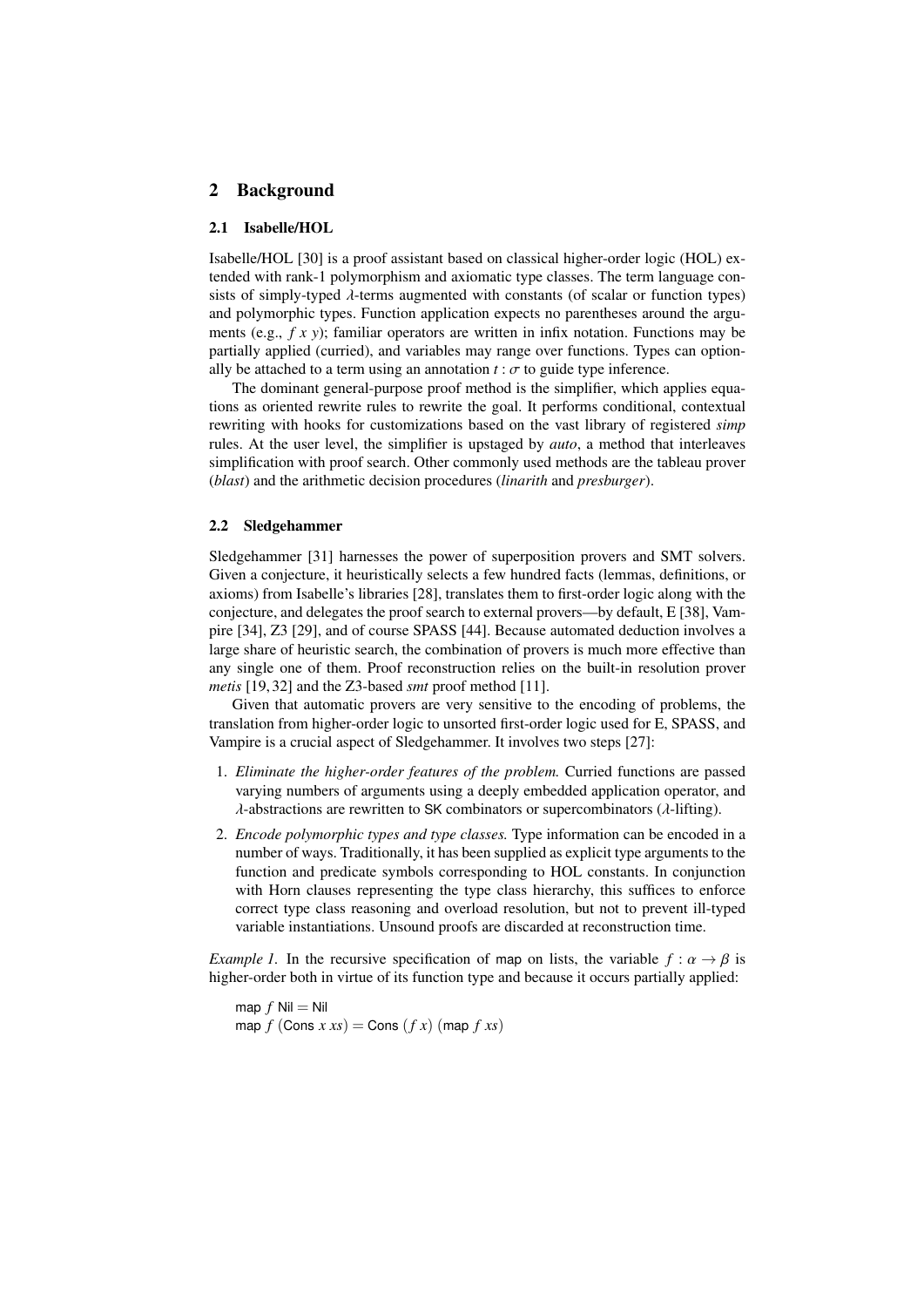Step 1 translates the second equation to

 $map(F, cons(X, Xs)) = cons(app(F, X), map(F, Xs))$ 

where  $F: \text{fun}(\alpha, \beta)$  is a deeply embedded function (or "array") and app is the embedded application operator (or "array read").<sup>1</sup> Step 2 introduces type arguments encoded as terms, with term variables  $A, B$  for  $\alpha, \beta$ :

 $map(A, B, F, \text{cons}(A, X, Xs)) = \text{cons}(B, \text{app}(A, B, F, X), \text{map}(A, B, F, Xs))$ 

#### 2.3 SPASS

SPASS (= Spaß = "fun" in German) is an implementation of the superposition calculus with various refinements, including unique support for soft (monadic) sorts and splitting [15, 43, 44]. It is a semi-decision procedure for classical first-order logic and a decision procedure for various first-order logic fragments.

The input is a list of axioms and a conjecture expressed either in the TPTP FOF syntax [40] or in a custom syntax called DFG. SPASS outputs either a proof (a derivation of the empty, contradictory clause from the axioms and the negated conjecture) or a saturation (an exhaustive list of all normalized clauses that can be derived); it may also diverge for unprovable problems with no finite saturation.

Well-founded term orderings are crucial to the success of the superposition calculus. For example, from the pair of clauses  $p(a)$  and  $\neg p(X) \lor p(f(X))$ , resolution will derive infinitely many facts of the form  $p(f^{i}(a))$ , whereas for superposition  $p(f(X))$  is maximal and no inferences can be performed. Nonetheless, superposition-based reasoning is very inefficient when combined with order-sorted signatures, because completeness requires superposition into variables, which dramatically increases the search space. Soft sorts were designed to remedy this problem: When they are enabled, SPASS views every monadic predicate as a sort and applies optimized inference and simplification rules [15]. Monadic predicates can be used to emulate a wide range of type systems.

## 3 Hard Sorts

After eliminating the higher-order features of a problem, Sledgehammer is left with first-order formulas in which Isabelle's polymorphism and axiomatic type classes still occupy a prominent place. The type argument scheme presented in Section 2.2 is unsound, and the traditional sound encodings of polymorphic types introduce too much clutter to be useful [6, 10, 27]. This state of affairs is unsatisfactory. Even with proof reconstruction, there are major drawbacks to unsound type encodings.

First, finite exhaustion rules of the form  $x = c_1 \vee \cdots \vee x = c_n$  or  $(x = c_1 \Longrightarrow P) \Longrightarrow$  $\cdots \Longrightarrow (x = c_n \Longrightarrow P) \Longrightarrow P$  must be left out because they force an upper bound on the cardinality of the universe, rapidly leading to unsound cardinality reasoning; for example, automatic provers can easily derive a contradiction from  $(u : unit) = ()$  and  $(0 : nat) \neq$  Suc *n* if type information is simply omitted. The inability to encode such rules prevents the discovery of proofs by case analysis on finite types.

<sup>1</sup> Following a common convention in the automated reasoning and logic programming communities, we start first-order variable names with an upper-case letter, keeping lower-case for function and predicate symbols. Nullary functions (constants) are written without parentheses.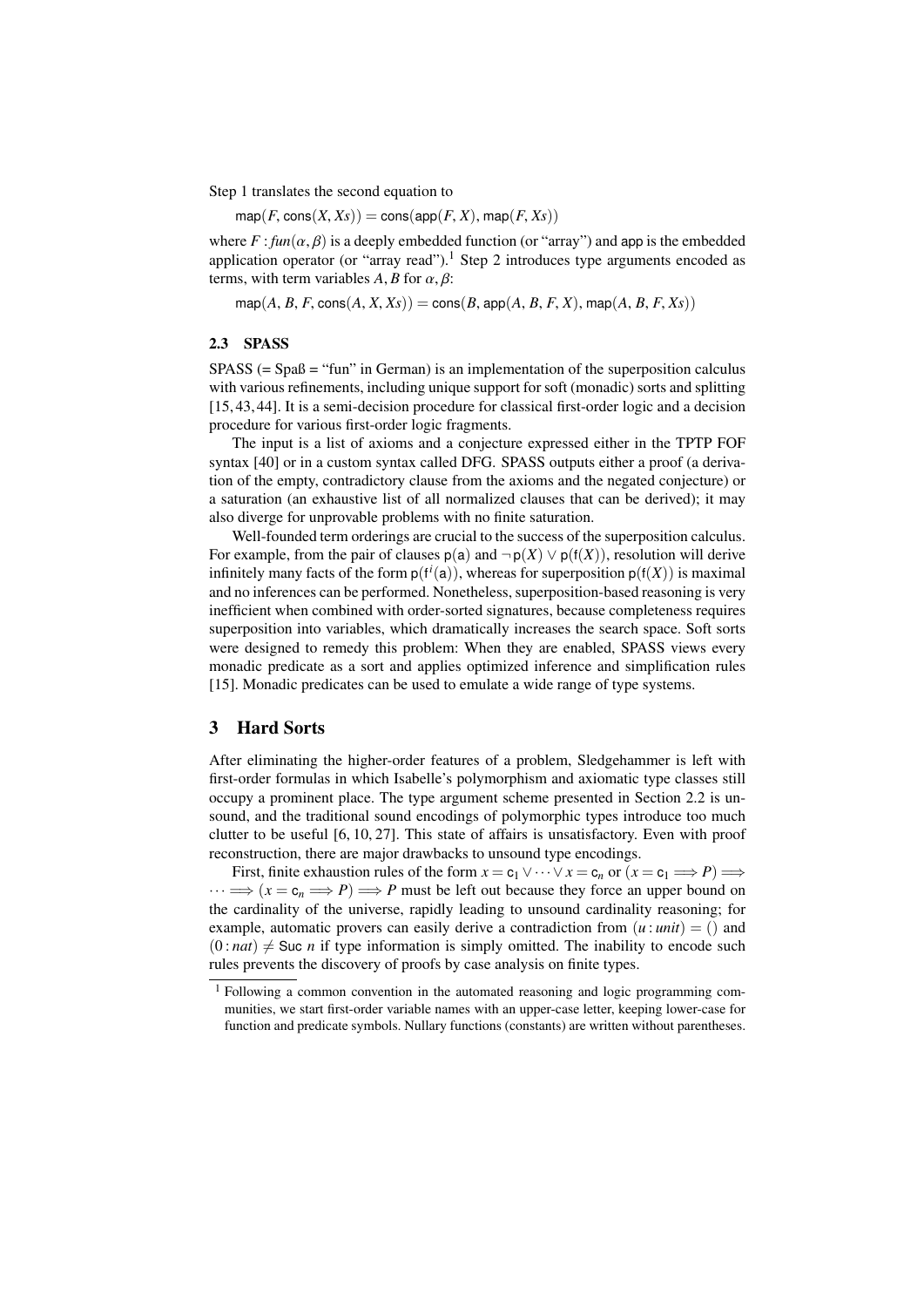Second, spurious proofs are distracting and sometimes conceal more difficult sound proofs. Users eventually learn to recognize facts that lead to unsound reasoning and mark them with a special attribute to remove them from the scope of Sledgehammer's relevance filter, but this remains a stumbling block for novices.

Third, it would be desirable to let SPASS itself perform relevance filtering, or even use a sophisticated system based on machine learning, where successful proofs guide subsequent ones. However, such approaches tend to quickly detect and exploit contradictions in the large translated axiom set if type information is omitted.

How can we provide SPASS with the necessary type information in a sound, complete, and efficient manner? The original plan was to exploit SPASS's soft sorts, by monomorphizing the problem (i.e., heuristically instantiating the type variables with ground types) and inserting monadic predicates, or guards,  $p_{\sigma}(X)$  to ensure that a given variable *X* has type  $\sigma$ . Following this scheme, the *nat*  $\rightarrow$  *int* instance of the second equation in Example 1 would be translated to the unsorted formula

$$
\mathsf{p}_{\mathsf{fun}(\mathsf{nat},\mathsf{int})}(F) \land \mathsf{p}_{\mathsf{nat}}(X) \land \mathsf{p}_{\mathsf{list}(\mathsf{nat})}(Xs) \longrightarrow \mathsf{map}_{\mathsf{nat},\mathsf{int}}(F,\mathsf{cons}_{\mathsf{nat}}(X,Xs)) = \mathsf{cons}_{\mathsf{int}}(\mathsf{app}_{\mathsf{nat},\mathsf{int}}(F,X),\mathsf{map}_{\mathsf{nat},\mathsf{int}}(F,Xs))
$$

where subscripts distinguish instances of polymorphic symbols. The guards are discharged by deeply embedded typing rules for the function symbols occurring in the problem. SPASS views each  $p_{\sigma}$  predicate as a sort.

Monomorphization is necessarily incomplete [9, §2] and often dismissed because it quickly leads to an explosion in the number of formulas. Nonetheless, with suitable bounds on the number of monomorphic instances generated, our experience is that it vastly outperforms complete encodings of polymorphism [6]. It also relieves SPASS of having to reason about type classes—only the monomorphizer needs to consider them.

The outcome of experiments with SPASS quickly dashed our hopes: Sure enough, soft sorts were helping SPASS, but the resulting encoding was still no match for the unsound scheme based on type arguments. Explicit typing requires a particular form of contextual rewriting to simulate typed rewriting efficiently. The needed mechanisms are not available in any of today's first-order theorem provers, not even in SPASS's soft typing machinery. For example, consider a constant a of sort  $\sigma$  and an unconditional equation  $f(X) = X$  where  $X : \sigma$ . Sorted rewriting transforms  $f(a)$  into a in one step. In contrast, the soft typing version of the example is a conditional equation  $p_{\sigma}(X) \longrightarrow f(X) = X$  and the typing axiom  $p_{\sigma}(a)$ . Rewriting  $f(a)$  requires showing  $p_{\sigma}(a)$ <br>to discharge the condition in the instance  $p_{\sigma}(a) \longrightarrow f(a) - a$ to discharge the condition in the instance  $p_{\sigma}(a) \rightarrow f(a) = a$ .

We came up with a new plan: Provide *hard* sorts directly in SPASS, orthogonally to soft sorts. Hard sorts can be checked directly to detect type mismatches early and avoid ill-sorted inferences. We focused on monomorphic sorts, which require no matching or unification. The resulting many-sorted first-order logic corresponds to that offered by the TPTP TFF0 format [42]. Polymorphism is eliminated by monomorphization.<sup>2</sup>

<sup>2</sup> For future work, we want to extend the hard sorts to ML-style polymorphism as provided by Alt-Ergo [8] and TPTP TFF1 [7]. Besides the expected performance benefits [14], this is a necessary step toward mirroring Isabelle's hierarchical theory structure on the SPASS side: Once theories are known to SPASS, they can be preprocessed (e.g., finitely saturated) and reused, which would greatly speed up subsequent proof searches.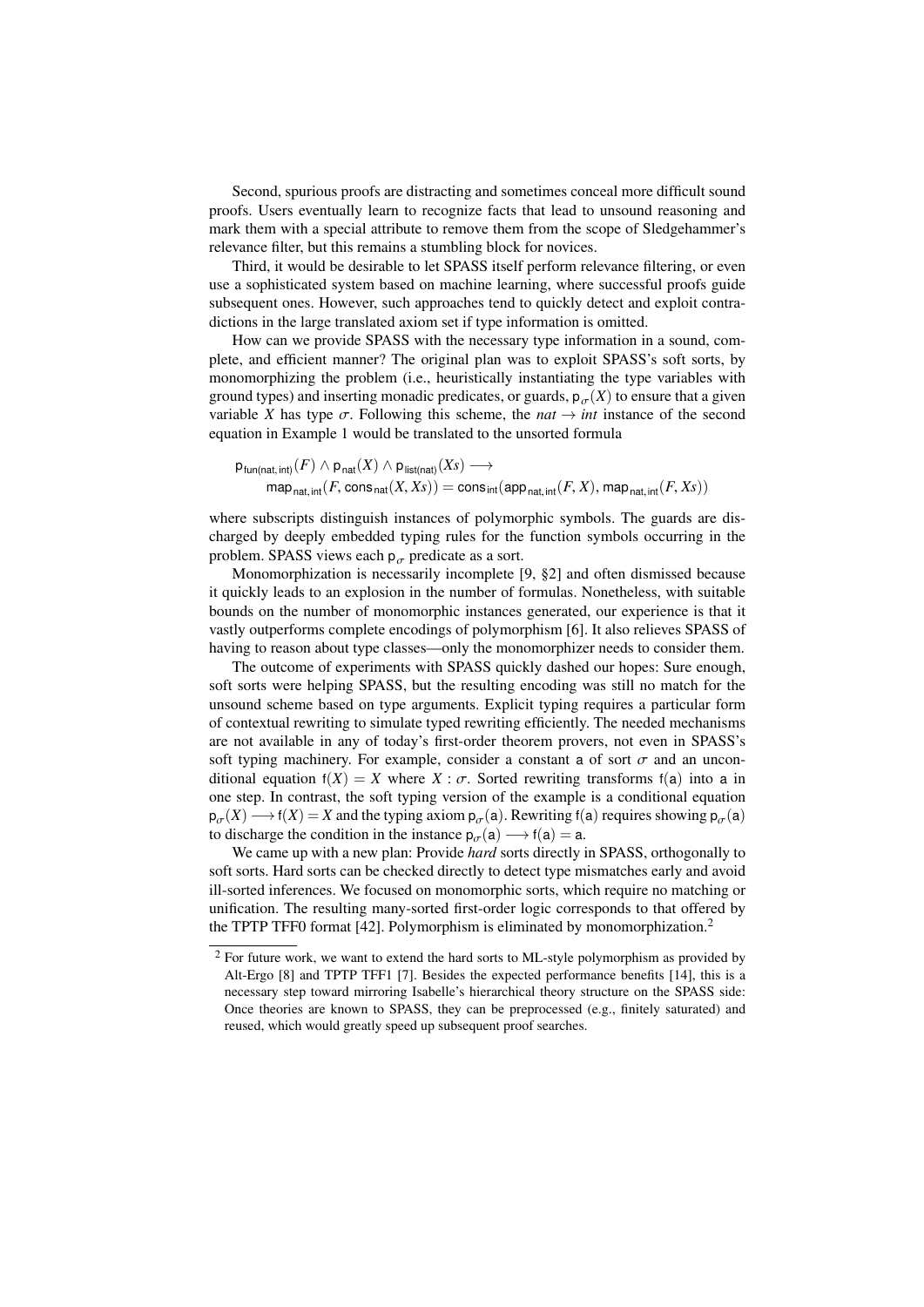Although superposition with hard sorts is well understood, adding sorts to a highly optimized theorem prover is a tedious task. Predicate and function symbols must be declared with sort signatures. Variables must carry sorts, and unification must respect them. The term index that underlies most inference rules must take sort constraints into consideration; the remaining rules must be adapted individually. There are many other technical aspects related to variable renaming, skolemization, and of course parsing and printing of formulas. We made all these changes and found that hard sorts are much more efficient than their soft cousins, and even than the traditional unsound scheme, which we so desperately wanted to abolish.

In a fortuitous turn of events, a group of researchers including the first author recently discovered a lightweight yet sound guard-based encoding as well as many variants [6]. These are now implemented in Sledgehammer. They work well in practice but fall short of outperforming hard sorts. Moreover, hard sorts are more suitable for applications that require not only soundness of the overall result but also type-correctness of the individual inferences, such as step-by-step proof replay [32].

#### 4 Configurable Simplification

The superposition calculus is parameterized by a well-founded total ordering on ground terms. Like most other provers, SPASS employs the Knuth–Bendix ordering [22], which itself is determined by a weight function  $w$  from symbols to  $\mathbb N$  and a total precedence order  $\prec$  on function symbols. Weights are lifted to terms by taking the sum of the weights of the symbols that occur in it, counting duplicates.

Let  $s = f(s_1, \ldots, s_m)$  and  $t = g(t_1, \ldots, t_n)$  be two terms. The *(basic) Knuth–Bendix ordering* (*KBO*) induced by  $(w, \prec)$  is the relation  $\prec$  such that  $s \prec t$  if and only if for any variable occurring in *s* it has at least as many occurrences in *t* and a, b, or c is satisfied:

- a.  $w(s) < w(t)$ ;
- b.  $w(s) = w(t)$  and  $f \prec g$ ;
- c. *w*(*s*) = *w*(*t*),  $f$  = g, and there exists *i* such that  $s_1 = t_1, \ldots, s_{i-1} = t_{i-1}$ , and  $s_i \prec t_i$ .

Assuming *w* and  $\prec$  meet basic requirements, the corresponding KBO is a well-founded total order on ground terms that embeds the subterm relation and is stable under substitution, as required by superposition. The main proviso for the application of an equation  $l = r$  to simplify a clause is that *l* must be larger than *r* with respect to the given KBO.

By default, SPASS simply assigns a weight of 1 to every symbol and heuristically selects a precedence order. Then it reviews each equation  $l = r$  in the light of the induced KBO to determine whether  $l = r$ ,  $r = l$ , or neither of them can be applied as a left-to-right rewrite rule to simplify terms. Since the left-hand side of an Isabelle definition tends to be smaller than the right-hand side, SPASS will often reorient definitions, making it much more difficult to derive long chains of equational reasoning.

Intuitively, a better strategy would be to select a weight function and a precedence order that maximize the number of definitions and *simp* rules that SPASS can use for simplification with their original orientation. For example, to keep the equation

 $\text{shift}(\text{cons}(X, X_S)) = \text{append}(X_S, \text{cons}(X, \text{nil}))$ 

oriented, SPASS could take *w*(shift)  $\geq$  3 (or even *w*(shift) = 2 with append  $\prec$  shift) while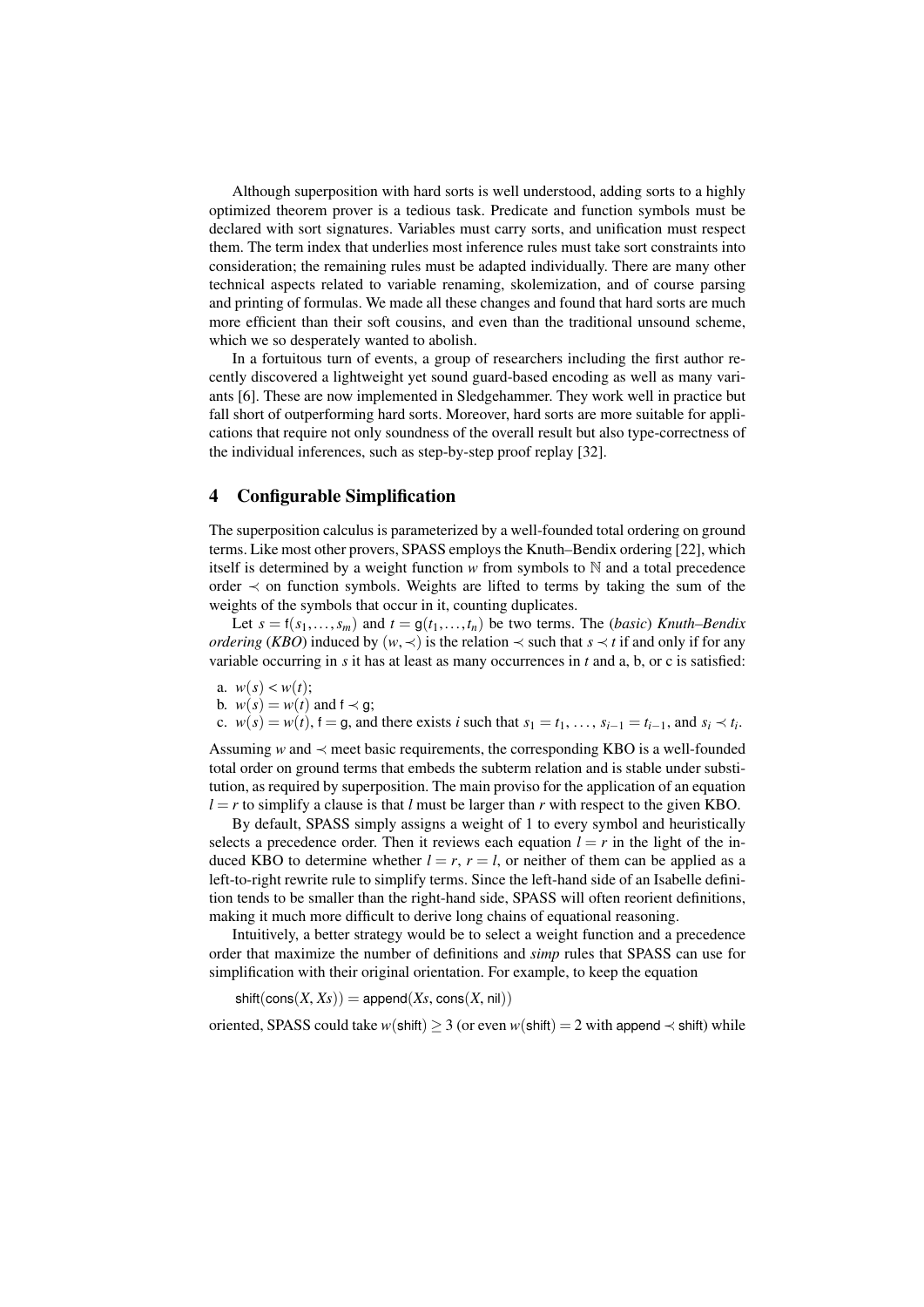setting  $w(nil) = w(\text{cons}) = w(\text{append}) = 1$ ; the occurrences of *X* and *Xs* on either side cancel each other out. The weight function normally plays a greater role than the precedence order, but for some equations precedence is needed to break a tie—for example:

 $append(cons(X, Xs), Ys) = cons(X, append(Xs, Ys))$ 

Our approach for computing a suitable weight function  $w$  is to build a dependency graph, in which edges  $f \leftarrow g$  indicate that f is simpler than g. The procedure first considers definitional equations of the form  $f(s_1,...,s_m) = t$ , including simple definitions and equational specifications of recursive functions, and adds edges  $f \leftarrow g$  for each symbol g that occurs in  $s_1, \ldots, s_m$ , or *t*, omitting any edge that would complete a cycle (which may happen if f is recursive through g). In a second step, *simp* rules are considered in the same way to further enrich the graph. The cycle-detection mechanism is robust enough to cope with nondefinitional lemmas such as  $rev(rev(Xs)) = Xs$ .

Once the graph is built, the procedure assigns weight  $2^{d+1}$  to symbols with depth *d* and uses a topological order for symbol precedence. For example, given the usual recursive definitions of append (in terms of nil and cons) and rev (in terms of append, nil, and cons), it computes  $w(nil) = w(\text{cons}) = 1$ ,  $w(\text{append}) = 2$ ,  $w(\text{rev}) = 4$ , and either nil ≺ cons ≺ append ≺ rev or cons ≺ nil ≺ append ≺ rev for the precedence. With these choices of *w* and  $\prec$ , SPASS proves rev  $[x_1,...,x_n] = [x_n,...,x_1]$  in no time even for large values of *n* (e.g., 50) and in the presence of hundreds of axioms, whereas the other automatic provers time out.

Regrettably, there are many equations that cannot be oriented in the desired way with this approach. KBO cannot orient an equation such as

 $map(F, cons(X, Xs)) = cons(ap(F, X), map(F, Xs))$ 

in a left-to-right fashion because of the two occurrences of *F* on the right-hand side. It will also fail with

$$
rev(cons(X, Xs)) = append(rev(Xs), cons(X, nil))
$$

because the occurrences of rev and cons on the left-hand side are canceled out by those on the right-hand side; no matter how heavy we make these, the right-hand side will weigh even more due to append's and nil's contributions.

An especially thorny yet crucial example is the S combinator, defined in HOL as  $\lambda x y z$ .  $x z (y z)$ . It manifests itself in most problems generated by Sledgehammer to encode  $\lambda$ -abstractions. In first-order logic, it is specified by the axiom

 $app(ap(p(\text{app}(s, X), Y), Z) = app(ap(X, Z), app(Y, Z))$ 

For simplification, the left-to-right orientation is clearly superior, because it eliminates the combinator whenever the third argument is supplied, emulating  $\beta$ -reduction. Unfortunately, the duplication of *Z* on the right-hand side makes this orientation incompatible with KBO; in fact, either orientation is incompatible with the subterm condition and substitution stability requirements on admissible term orderings.

All is not lost for equations that cannot be ordered in the natural way. It is possible to extend superposition with controlled simplification against the term ordering. To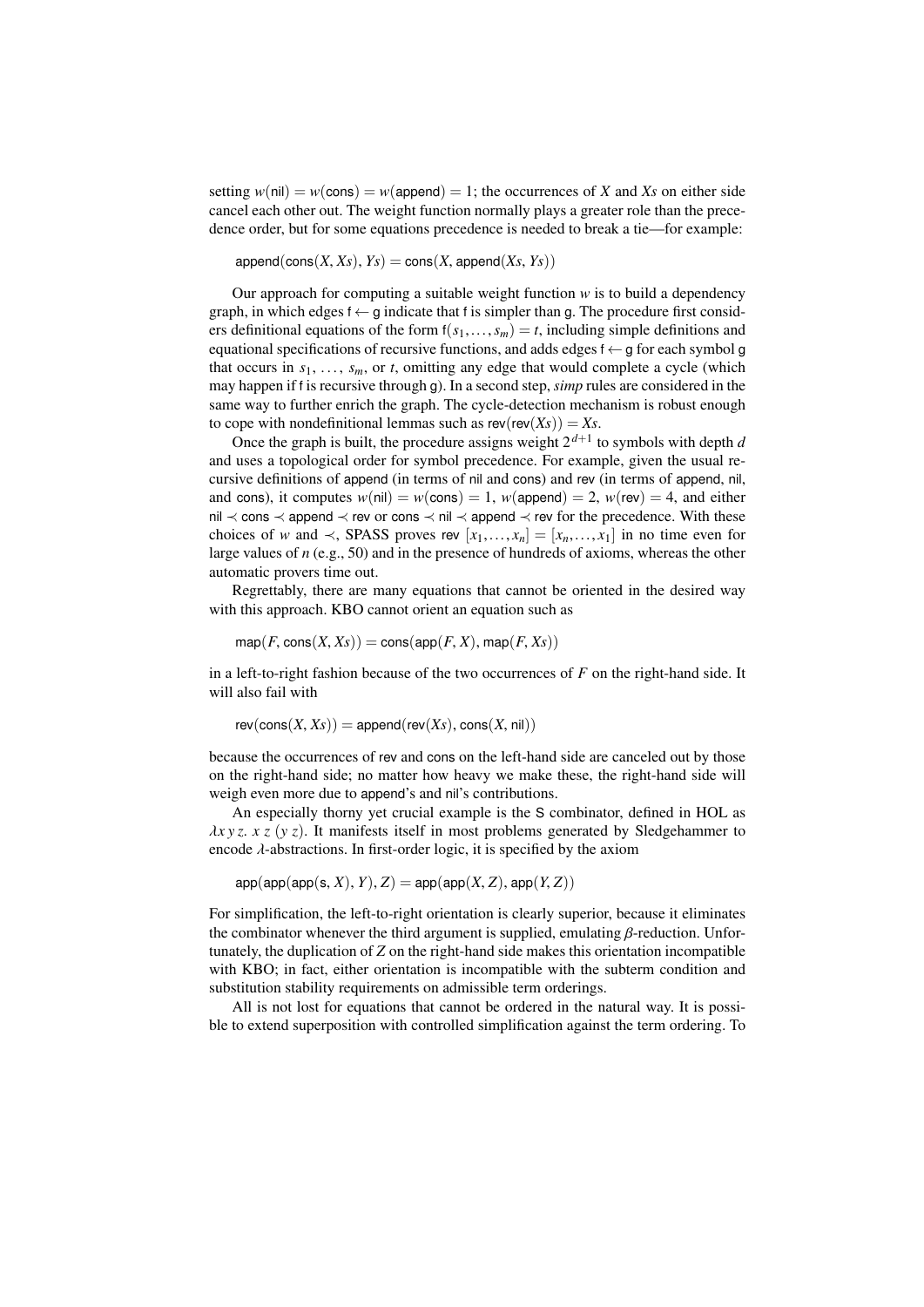achieve this, we extended SPASS's input syntax with annotations for both *advisory* simplifications, which only affect the term ordering, and *mandatory* simplifications, which force rewriting against the ordering if necessary.

To avoid infinite looping, the mandatory simplification rules must terminate. Isabelle ensures that simple definitions have acyclic dependencies and recursive function specifications are well-founded, so these can safely be made mandatory. Artifacts of the translation to first-order logic, such as the SK combinators, can also be treated in this way. We could even trust the Isabelle user and make all *simp* rules mandatory, but it is safer to keep the advisory status for these. However, even assuming termination of mandatory simplifications, our implementation is generally incomplete; to ensure completeness, we would need to treat such simplifications as a separate inference rule of the superposition calculus, rather than as a postprocessing step.

Of course, excessive rewriting, especially of the mandatory kind, can give rise to large terms that hamper abstract reasoning. We encountered a striking example of this in the innocuous-looking HOL definitions Bit0  $k = k + k$  and Bit1  $k = 1 + k + k$ , which together with Pls and Min (i.e., 0 and −1) encode signed numerals—for example, '4' is surface syntax for  $Bit0(Bit0(Bit1(Pls)))$ . Rewriting huge numerals to sums of 1s is obviously detrimental to SPASS's performance, so we disabled mandatory simplification for these two definitions.

## 5 Clause Selection for Large Theories

Superposition provers work by exhaustively deriving all possible (normalized) clauses from the supplied axioms and the negated conjecture, aiming at deriving the empty clause. New clauses are produced by applying inference rules on already derived pairs of clauses. The order in which clauses are selected to generate further inferences is crucial to a prover's performance and completeness.

At the heart of SPASS is a set of *usable* (passive) clauses *U* and a set of *worked-off* (active) clauses  $W[43]$ . The set  $U$  is initialized with the axioms and negated conjecture, whereas  $W$  starts empty. The prover iteratively performs the following steps:

- 1. Heuristically select a clause *C* from *U*.
- 2. Perform all possible inferences between *C* and each member of  $W \cup \{C\}$  and insert the resulting clauses into *U*.
- 3. Simplify *U* and *W* using  $W \cup \{C\}$  and move *C* to *W*.

A popular variant, the *set of support* (SOS) strategy [45], keeps the search more goal-oriented by initially moving the axioms into the worked-off set rather than into the usable set; only the negated conjecture is considered usable. This disables inferences between axioms, allowing only inferences that directly or indirectly involve the negated conjecture. SOS is complete for resolution but incomplete for superposition. It often terminates very fast, with either a proof or an incomplete saturation. A study found it advantageous for Sledgehammer problems [10, §3].

The heuristic that chooses a usable clause in step 1 is called the *clause-selection strategy*. SPASS's default strategy alternately chooses light clauses (to move toward the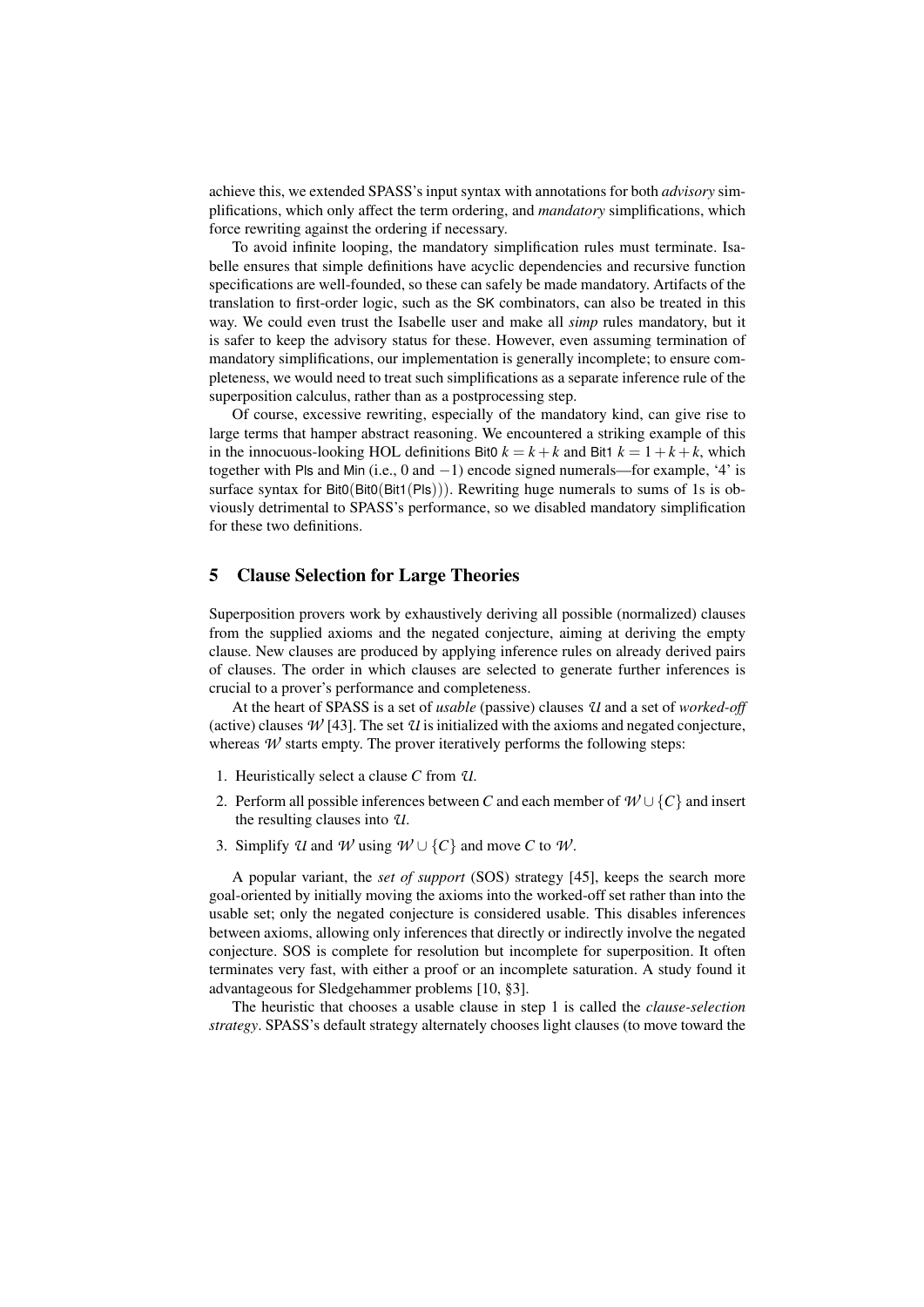empty clause) and shallow clauses (to broaden the search) in a fair way. The *weight* of a clause is the sum of the weights of its terms (cf. Sect. 4); the *depth* is the height of its derivation tree. However, this strategy scales poorly with the number of facts provided by Sledgehammer; beyond about 150 facts (before monomorphization), additional facts harm more than they help. To help SPASS cope better with large theories, we experimented with two custom strategies.

The *goal-based* strategy first chooses the negated conjecture and each axiom in turn from the usable set; this way, single-inference proofs are found early if they exist (i.e., if the conjecture is implied by an axiom). From then on, only clauses employing allowed symbols may be selected. Initially, the set of allowed symbols consists of those appearing in the conjecture. If no appropriate clause is available, the strategy looks for inferences that produce such a clause; failing that, the lightest clause is chosen, its symbols are added to the allowed symbols, and the maximal depth is incremented.

The *ranks-based* strategy requires each clause to carry a *rank* indicating its likely relevance. Like the goal-based strategy, it first selects the negated conjecture and the axioms. From then on, it always chooses the clause that minimizes the product *weight*  $\times$  $depth \times rank$ . The rank of a derived clause is the minimum of the ranks of its parents. Conveniently, the facts returned by Sledgehammer's relevance filter are ordered by syntactic closeness to the goal to prove, a rough measure of relevance. The formula for assigning ranks interpolates linearly between .25 (for the first fact) and 1 (for the last fact). We have yet to experiment with other coefficients and interpolation methods.

Having several strategies to choose from may seem a luxury, but in conjunction with a simple optimization, *time slicing*, it helps find more proofs, especially if the strategies complement each other well. Automatic provers rarely find proofs after having run unsuccessfully for a few seconds, so it usually pays off to schedule a sequence of strategies, each with a fraction (or slice) of the total time limit. This idea can be extended to other aspects of the translation and proof search: the number of facts, type encodings, and  $\lambda$ -abstraction translation schemes, as well as various prover options.

Sledgehammer implements time slicing for any automatic prover, so that it is run with its own optimized schedule. We used a greedy algorithm to compute a schedule for SPASS based on a standard benchmark suite (Judgment Day [10]). The schedule incorporates both the goal- and the rank-based strategies, sometimes together with SOS.

## 6 Case Study: Formalization of Language-Based Security

As part of a global trend toward formalized computer science, the interactive theorem proving community has in recent years become interested in formalizing aspects of language-based security [37]. The pen-and-paper proofs of security results (typically, the soundness of a security type system) tend to be rather involved, requiring case analyses on the operational semantics rules and tedious bisimilarity reasoning. Formalizations of these results remain rare heroic efforts.

To assist such efforts, we are developing a framework to reason uniformly about a variety of security type systems and syntax-directed quantitative analyses. The central notion is that of *compositional bisimilarity relations*, which yield sound type systems that enforce security properties. The bulk of the development establishes composition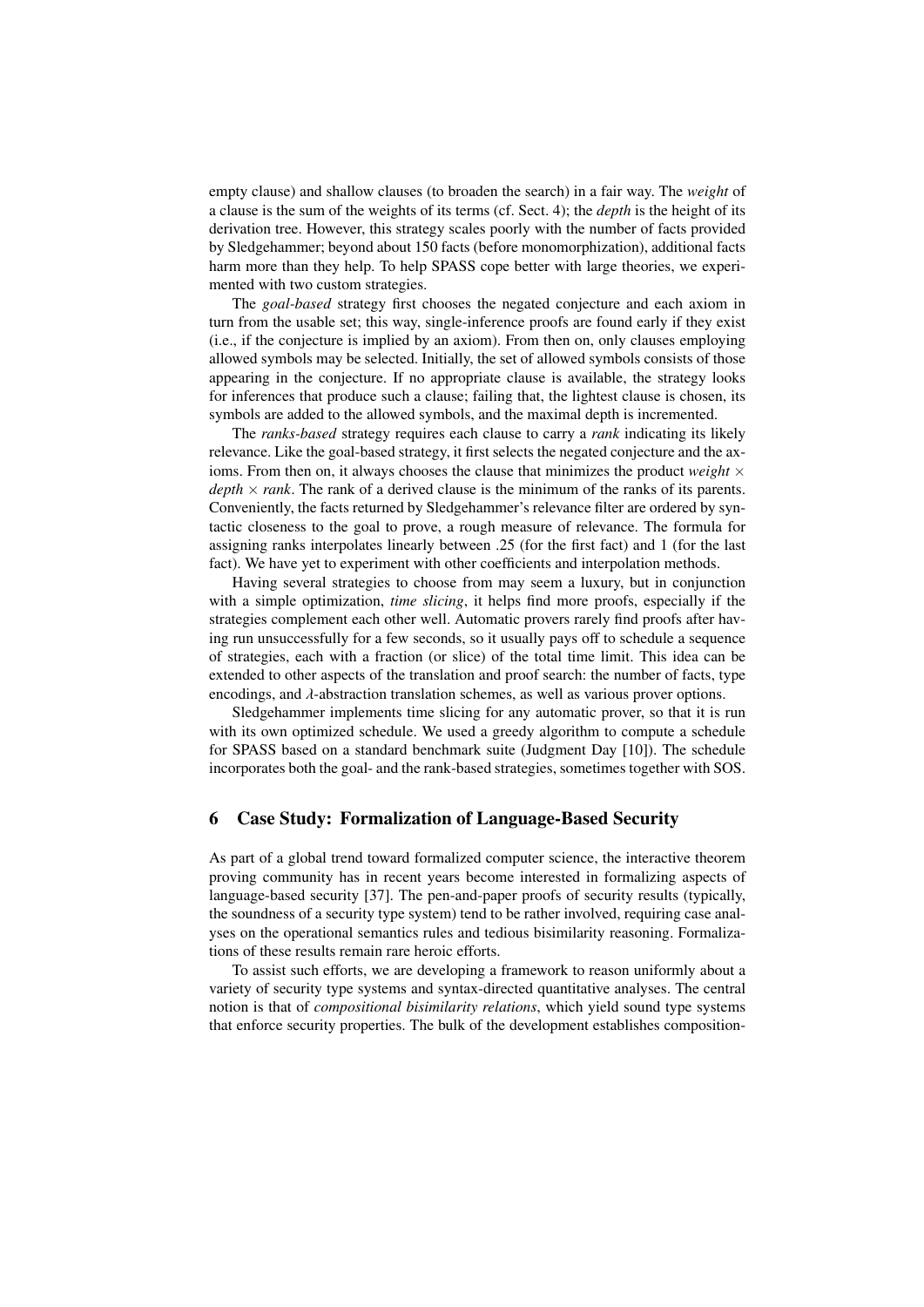ality of language constructs (e.g., sequential and parallel composition, 'while') with respect to bisimilarity relations (e.g., strong, weak, 01-bisimilarity) [33].

We rely heavily on Sledgehammer to automate the tedious details. Besides easing the proof development, automation helps keep the formal proofs in close correspondence with the original pen-and-paper proof. To illustrate this point, we review a typical proof of compositionality: sequential composition (;) with respect to strong bisimilarity (≈). The goal is  $c_1 \approx d_1 \land c_2 \approx d_2 \implies c_1; c_2 \approx d_1; d_2$ . The proof involves three steps:

- 1. Define a relation *R* that witnesses bisimilarity of  $c_1$ ;  $c_2$  and  $d_1$ ;  $d_2$ .
- 2. Show that *R* is a bisimulation.
- 3. Conclude that  $R \subseteq \approx$  by the definition of  $\approx$  as greatest bisimulation.

Step 1 is the creative part of the argument. Here, the witness is unusually straightforward:  $R = \{(c,d)$ . ∃*c*<sub>1</sub> *c*<sub>2</sub> *d*<sub>1</sub> *d*<sub>2</sub>. *c* = *c*<sub>1</sub>; *c*<sub>2</sub> ∧ *d* = *d*<sub>1</sub>; *d*<sub>2</sub> ∧ *c*<sub>1</sub> ≈ *d*<sub>1</sub> ∧ *c*<sub>2</sub> ≈ *d*<sub>2</sub>}. Steps 2 and 3 are left to the reader in textbook presentations and constitute good candidates for full automation. Unfortunately, the goal is beyond the reach of Isabelle's proof methods, and the translated first-order goals are too difficult for the automatic provers.

For step 2, we must show that if  $(c,d) \in R$  and *s* and *t* are states indistinguishable to the attacker, written  $s \sim t$ , then any step taken by *c* in state *s* is matched by a step taken by *d* in state *t* such that the continuations are again in *R* and the resulting states are again indistinguishable. Assume  $c = c_1$ ;  $c_2$  and  $(c, s) \rightarrow (c', s')$  represents a step taken by *c* in state *s* with continuation  $c'$  and resulting state  $s'$ state *s* with continuation  $c'$  and resulting state  $s'$ .

- 2.1. By rule inversion for the semantics of sequential composition, either a. *c'* has the form  $c'_1$ ;  $c'_2$  and  $(c_1, s) \rightarrow (c'_1, s')$ ; or<br>b.  $(c_1, s) \rightarrow s'$  (i.e., *c*<sub>1</sub> takes in s a terminating st
	- b.  $(c_1, s) \rightarrow s'$  (i.e.,  $c_1$  takes in *s* a terminating step to *s'*) and  $c' = c_2$ .
- 2.2. Assume case a. From  $c_1 \approx d_1$  we obtain  $d'_1$  and  $t'$  such that  $(d_1, t) \rightarrow (d'_1, t')$ ,  $c' \approx d'$  and  $s' \sim t'$  (Case h is analogous with  $c_2 \approx d_1$  instead of  $c_1 \approx d_1$ )  $c'_1 \approx d'_1$ , and  $s' \sim t'$ . (Case b is analogous, with  $c_2 \approx d_2$  instead of  $c_1 \approx d_1$ .)
- 2.3. By one of the *intro* rules for the semantics of sequential composition, namely,  $(c_1, s) \rightarrow (c'_1, s') \Longrightarrow (c_1; c_2, s) \rightarrow (c'_1; c_2, s')$ , we obtain  $(d_1; d_2, t) \rightarrow (d'_1; d_2, t')$ .<br>Hence the desired matching step for  $d = d$ ;  $d_2$  is  $(d, t) \rightarrow (d'_1; d_2, t')$ . Hence, the desired matching step for  $d = d_1$ ;  $d_2$  is  $(d, t) \rightarrow (d'_1; d_2, t')$ .

Until recently, we would discharge 2.2 and 2.3 by invoking the simplifier enriched with the *intro* rules for the language construct (here, sequential composition) followed by Sledgehammer. The SPASS integration now allows us to discharge 2.2 and 2.3 without the need to customize and invoke the simplifier. In addition, if we are ready to wait a full minute, SPASS can discharge the entire step 2 in a single invocation, replacing the old cliché "left to the reader" with the more satisfying "left to the machine."

SPASS also eases reasoning about execution traces, modeled as lazy lists. Isabelle's library of lazy list lemmas is nowhere as comprehensive as that of finite lists. Reasoning about lazy lists can often exploit equations relating finite and lazy list operations via coercions. For example, under the assumption that the lazy lists *xs* and *ys* are finite, the following equations push the list\_of coercion inside terms:

list of (LCons  $x xs$ ) = Cons  $x$  (list of  $xs$ ) list\_of (lappend *xs*  $ys$ ) = append (list\_of *xs*) (list\_of *ys*)

The proper orientation of such equations helps discharge many goals for which we previously needed to engage at a tiresome level of detail.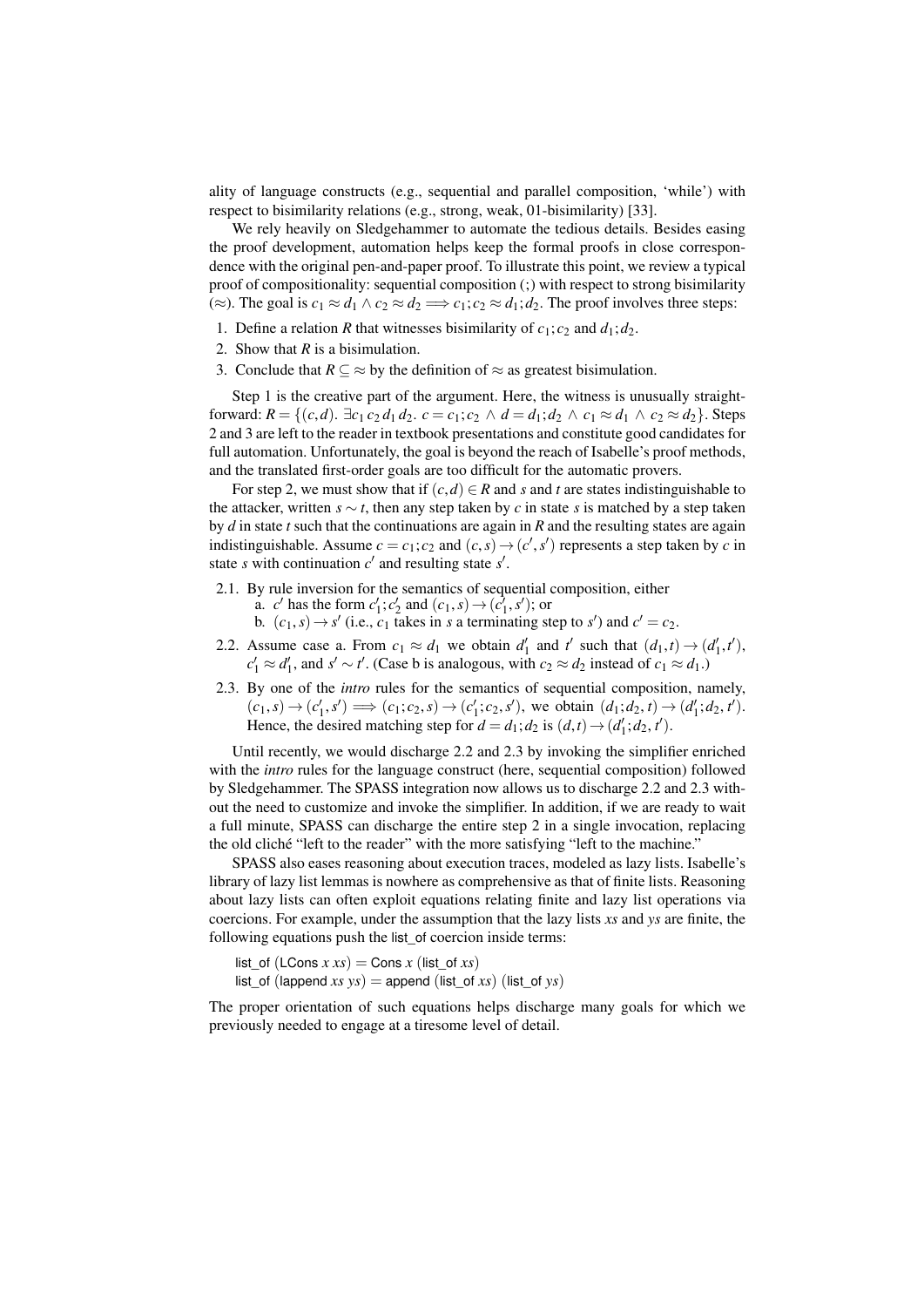## 7 Evaluation

This section attempts to quantify the enhancements described in Sections 3 to 5, both by evaluating each new feature in isolation and by letting the new SPASS compete against other automatic provers. $3$  Our benchmarks are partitioned into three sets:

- *Judgment Day* (JD, 1268 goals) consists of seven theories from the Isabelle distribution and the *Archive of Formal Proofs* [21] that served as the main benchmark suite for Sledgehammer over the last two years [5, 6, 10, 31]. It covers areas as diverse as the fundamental theorem of algebra, the completeness of a Hoare logic, and the type soundness of a Java subset.
- *Arithmetic Extension of Judgment Day* (AX, 616 goals) consists of three Isabelle theories involving both linear and nonlinear arithmetic that were used in evaluations of SMT solvers and type encodings [5, 6].
- *Language-Based Security* (LS, 1042 goals) consists of five Isabelle theories belonging to the development described in Section 6.

Running Sledgehammer on a theory means launching it on the first subgoal at each position where a proof command appears in the theory's script.

To test the new SPASS features, we defined a base configuration and test variants of the configuration where one feature is disabled or replaced by another. Hard sorts, advisory and mandatory simplification, and goal-based clause selection are all part of the base configuration. The generated problems include up to 500 facts (700 after monomorphization). For each problem, SPASS is given 60 seconds of one thread on 64-bit Linux systems equipped with two Quad-Core Intel Xeon processors running at 2.4 GHz. We are interested in proof search alone, excluding proof reconstruction.

When analyzing enhancements to automatic provers, it is important to remember what difference a modest-looking gain of a few percentage points can make to users. The benchmarks were chosen to be representative of typical Isabelle goals and include many that are either too easy or too hard to effectively evaluate automatic provers. Indeed, some of the most essential tools in Isabelle, such the arithmetic decision procedures, score well below 10% when applied indiscriminately to the entire Judgment Day suite. Furthermore, SPASS has been fine-tuned over nearly two decades; it would be naive to expect enormous gains from isolated enhancements.

With this caveat in mind, let us review Figure 1. It considers six representations of types: three polymorphic and three monomorphic. Guards and tags are two traditional encodings. "Type arguments" was until recently the default in Sledgehammer; its actual success rate after reconstruction is lower than indicated, because some of the proofs found with it are unsound. "Light guards" is the new lightweight guard-based encoding. Many other encodings are implemented; in terms of performance, they are sandwiched between polymorphic guards and monomorphic light guards [6]. The results are fairly consistent across benchmark sets and confirm that hard sorts are superior to any encoding. The better translation schemes are also noticeably faster: Proofs with hard sorts require 3.0 seconds on average, compared with 5.0 for monomorphic guards.

 $3$  The test data set is available at http://www21.in.tum.de/~blanchet/itp2012-data.tgz.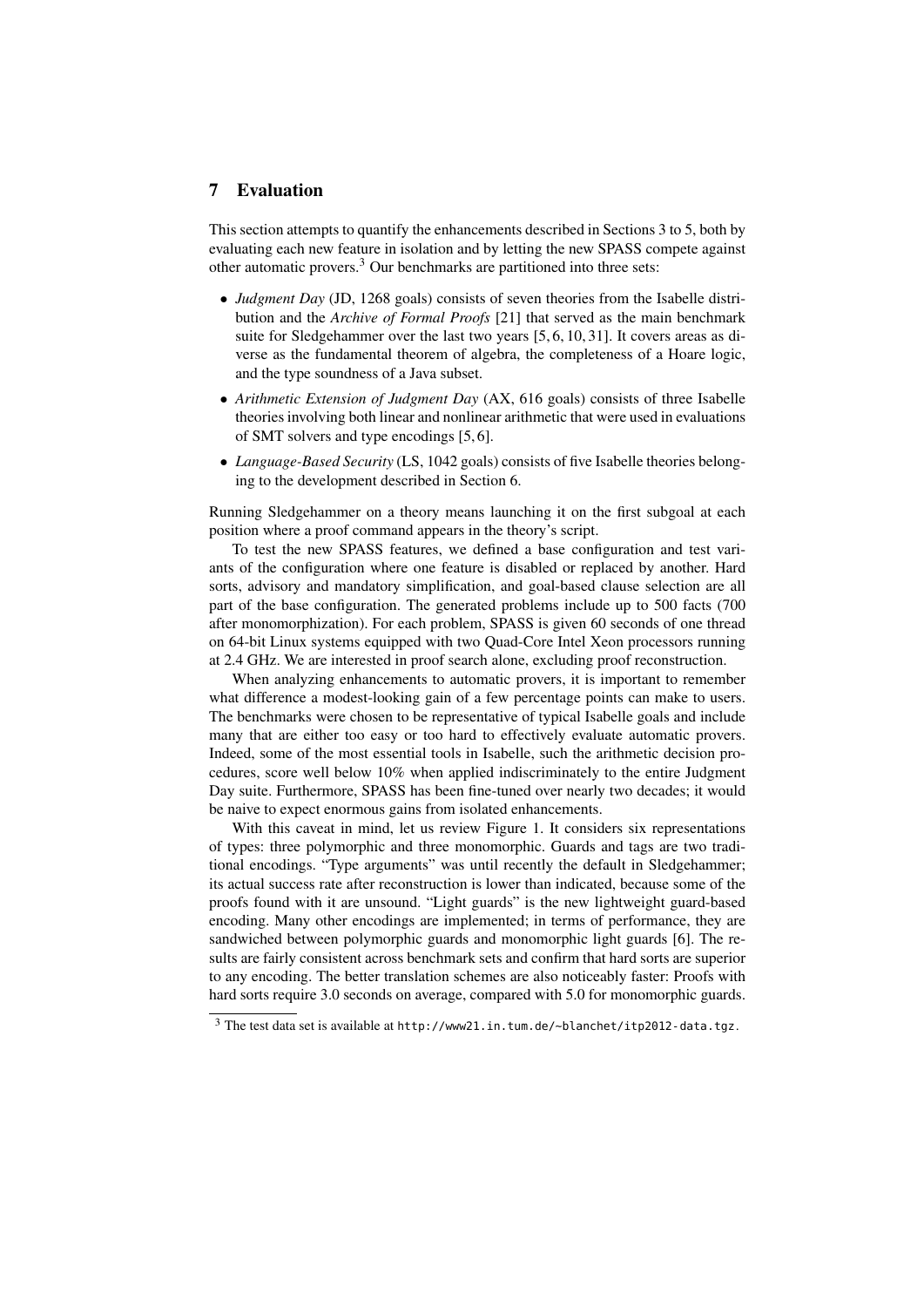| $*$ unsound JD $AX$ LS |  |  |                     | All |                                      | ID |  | AX LS All           |      |
|------------------------|--|--|---------------------|-----|--------------------------------------|----|--|---------------------|------|
| Guards                 |  |  | 28.7 17.9 29.7 25.6 |     | Guards                               |    |  | 40.7 29.8 46.1 37.9 |      |
| Tags                   |  |  | 37.3 23.8 39.1 33.5 |     | Light guards $50.5$ 33.5 $50.0$ 45.6 |    |  |                     |      |
| Type args.*            |  |  | 46.9 30.8 51.6 42.6 |     | Hard sorts                           |    |  | 52.0 34.1 50.8      | 46.7 |
| (a) Polymorphic        |  |  |                     |     | (b) Monomorphic                      |    |  |                     |      |

**Figure 1.** Success rates  $(\%)$  for the main type encodings

Figure 2. Improvements (%) over the default setup for each proof heuristic

Figure 2(a) presents the impact of advisory and mandatory simplification as a percentage improvement over a configuration with both features disabled. The overall gain is 2.2% (i.e., SPASS solves 102.2 goals with both mechanisms enabled whenever it would solve 100 goals without them). Figure 2(b) compares three clause selection strategies with SPASS's default strategy. Our custom goal- and rank-based strategies are considerably more successful than the traditional SOS approach.

Figure 3 shows how the main clause-selection strategies scale when passed more facts, compared with the default setting. Both custom strategies degrade much less sharply than the default. The goal-based strategy scales the best, with a peak at 800 facts compared with 150 for the default strategy and 400 for the rank-based strategy. There is potential for improvement: With rank annotations, it should be possible to design a strategy that actually improves with the number of facts. As a thought experiment, a variant of the goal-based strategy that simply ignores all facts beyond the 800th would flatly outclass every strategy on Figure 3 when given, say, 900 or 1000 facts.

Finally, we measure the new version of SPASS against the latest versions of E (1.4), SPASS (3.7), Vampire (1.8 rev. 1435), and Z3 (3.2). Vampire and Z3 support hard sorts, and Z3 implements arithmetic decision procedures. This evaluation was conducted on the same hardware as the original Judgment Day study: 32-bit Linux systems with a Dual-Core Intel Xeon processor running at 3.06 GHz. The time limit is 60 seconds for proof search, potentially followed by minimization and reconstruction.

Figure 4(a) gives the success rate for each prover on each benchmark set. Overall, SPASS now solves 13% more goals than before, or 6.1 percentage points; this is enough to make it the single most useful automatic prover. About 45% of the goals from the chosen Isabelle theories are "trivial" in the sense that they can be solved directly by standard proof methods invoked with no arguments. If we ignore these and focus on the more interesting 1625 nontrivial goals, SPASS's improvements are even more significant: It solves 21% more goals than before (corresponding to 6.5 percentage points) and 10% more than the closest competitor (3.3 percentage points), as shown in Figure 4(b).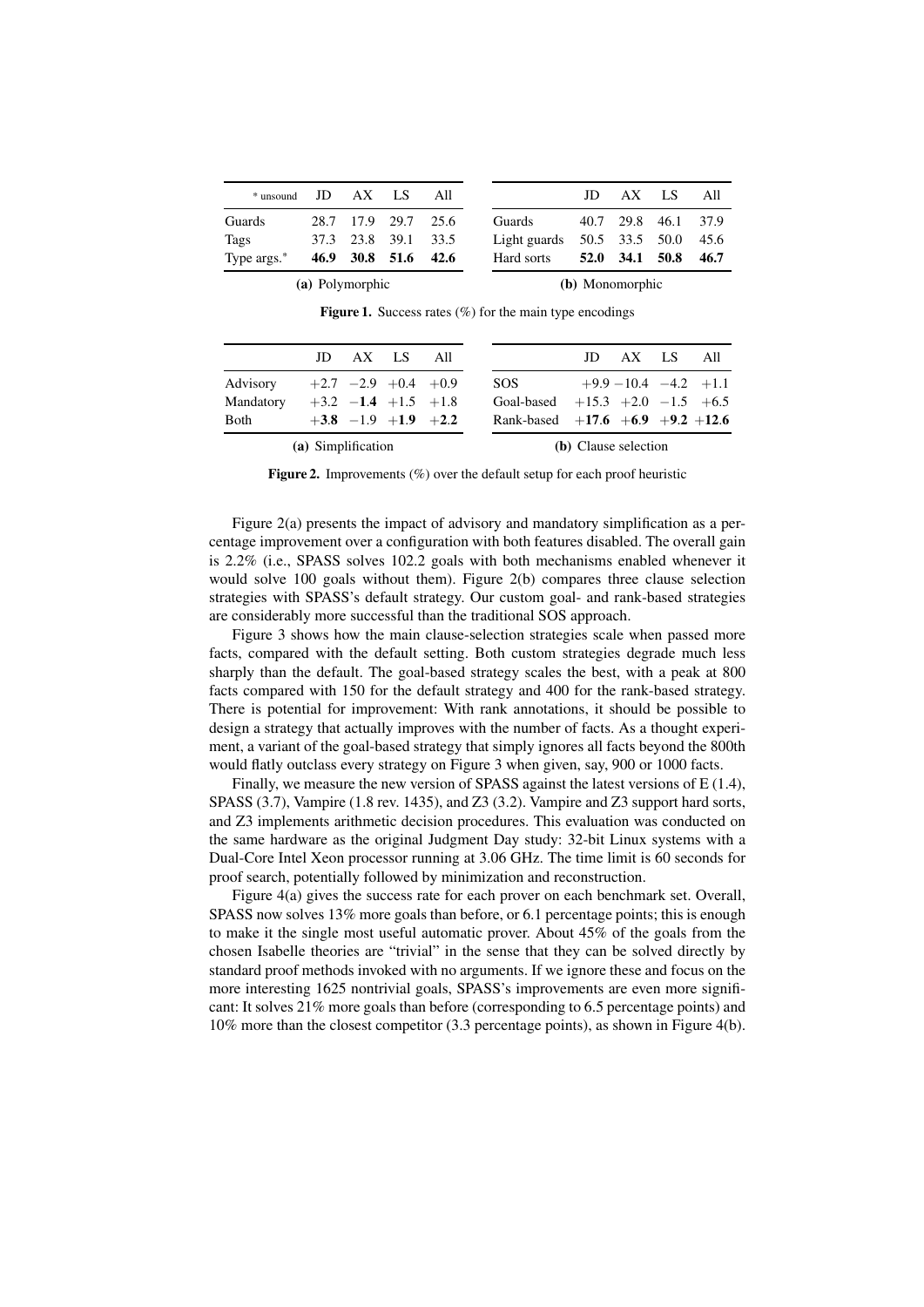

Figure 3. Scalability of each clause-selection strategy

|               | JD   |                | AX LS     | All  |                      | JD   | AX             | LS.  | All  |
|---------------|------|----------------|-----------|------|----------------------|------|----------------|------|------|
| New SPASS     |      | 56.2 38.3 60.4 |           | 53.9 | <b>New SPASS</b>     |      | 41.4 23.7 41.3 |      | 37.4 |
| 73            | 53.5 |                | 40.4 57.6 | 52.2 | Z3                   |      | 38.6 21.3 36.7 |      | 34.1 |
| Vampire       |      | 54.2 35.2 57.9 |           | 51.5 | Vampire              | 38.7 | 19.9           | 37.4 | 34.0 |
| E             | 53.0 | 39.0 56.1      |           | 51.2 | Е                    | 37.0 | 22.4 38.2      |      | 34.0 |
| Old SPASS     | 50.0 |                | 31.8 54.6 | 47.8 | Old SPASS            | 34.2 | 19.7           | 34.2 | 30.9 |
| Together      |      | 63.6 51.3      | 67.8      | 62.5 | Together             | 49.3 | 32.6           | 46.6 | 44.7 |
| (a) All goals |      |                |           |      | (b) Nontrivial goals |      |                |      |      |

Figure 4. Success rates (%) with proof reconstruction for selected provers

Two years ago, the combination of (older versions of) E, SPASS, and Vampire running in parallel for 120 seconds solved 48% of Judgment Day [10]. Largely thanks to the developments presented in this paper, SPASS alone now solves 56% of the benchmark suite in half of the time, on the very same hardware.

# 8 Related Work

The most notable integrations of automatic provers in proof assistants, either as oracles or with proof reconstruction, are probably Otter in ACL2 [25]; Bliksem and veriT in Coq [2, 4]; Gandalf in HOL98 [18]; Z3 in HOL4 [11]; CVC Lite in HOL Light [26]; Vampire in Mizar [35]; Bliksem, EQP, LEO, Otter, PROTEIN, SPASS, TPS, and Waldmeister in ΩMEGA [39]; and Yices in PVS [36]. Of these, only LEO and Yices appear to have been significantly tailored to their host system. For program verification, Z3 in Boogie [3] and Alt-Ergo in Why3 [8] are examples of integrated proof environments.

Much of the developments currently taking place in first-order automatic theorem provers focus on solving particular classes of problems. This includes, for example, the automatic generation of inductive invariants for some theory or the efficient decision of large ontologies belonging to some decidable first-order fragment. From this point of view, our work on tailoring SPASS toward a better combination with Isabelle is the first dedicated contribution of its kind.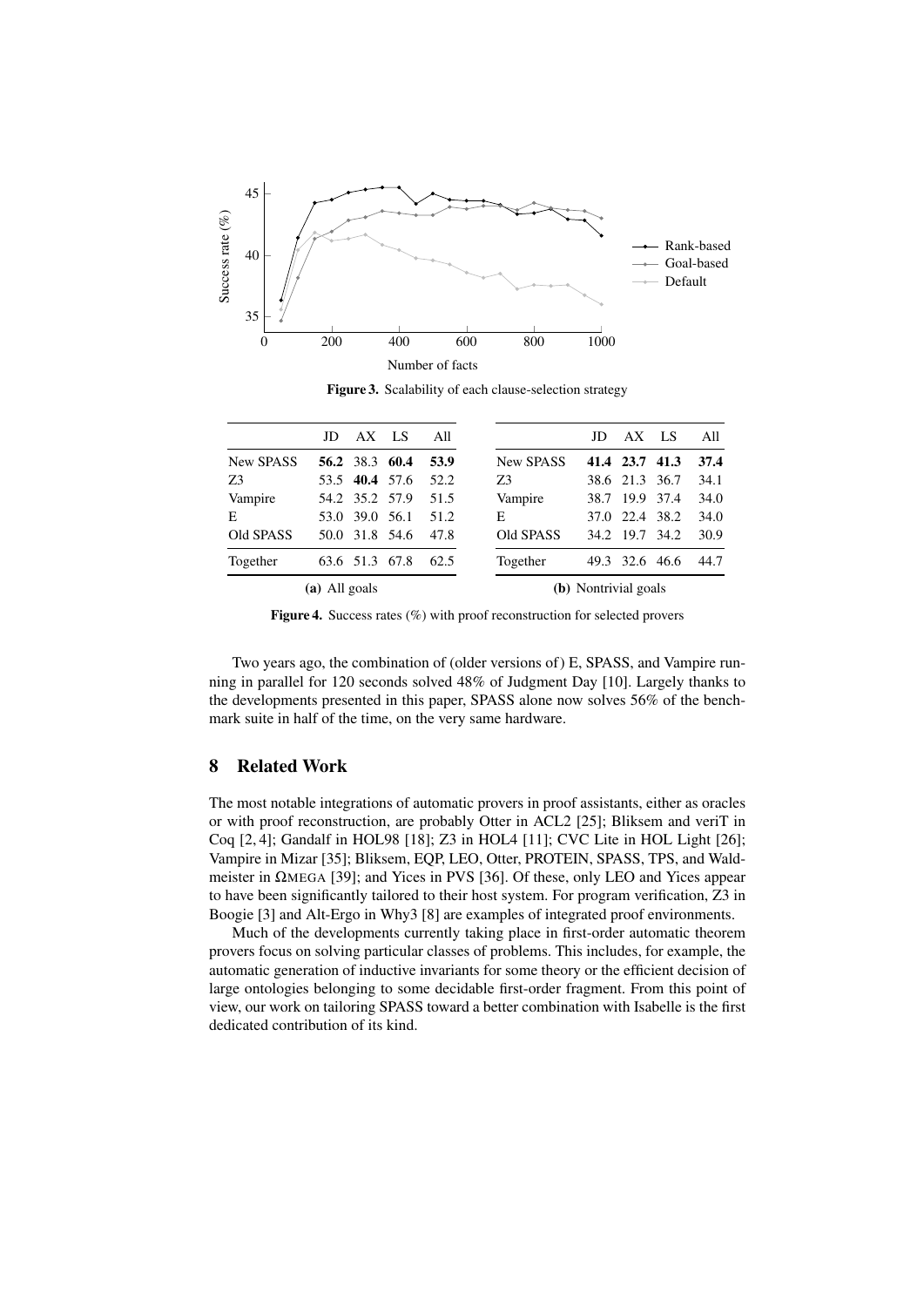#### 9 Conclusion

This paper described a tight, dedicated integration of Isabelle and SPASS. The heart of the approach is to communicate in a rich format that augments classical first-order logic with annotations for sorts, simplification rules, and fact relevance, and to let that information guide the proof search. The new version of SPASS outperforms E, Vampire, and Z3 on our extensive benchmark suites, and it is already helping us fill in the tedious details in language-based security proofs.

There is much room for future work, notably to support polymorphism and to extend the configurable simplification mechanisms to inductive and coinductive predicates and their *intro* and *elim* rules. It would also be desirable to polish and exploit SPASS's hierarchical support for linear and nonlinear arithmetic [1,13] and accommodate additional theories, such as algebraic datatypes, that are ubiquitous in formal proof developments. Finally, a promising avenue of work that could help derive deeper proofs within the short time allotted by Sledgehammer would be to have SPASS cache inferences across invocations, instead of re-deriving the same consequences from the same background theories over and over again.

We hope this research will serve as a blueprint for others to tailor their provers for proof assistants. Interactive theorem proving provides at least as many challenges as the annual competitions that are so popular in the automated reasoning community. Granted, there are no trophies or prizes attached to these challenges (a notable exception being the ISA category at CASC-23 [41]), but the satisfaction of assisting formalization efforts should be its own reward.

*Acknowledgment.* We thank Tobias Nipkow for making this collaboration possible and discussing the draft of this paper. We are also grateful to Lukas Bulwahn, Laura Faust, Lawrence Paulson, Mark Summerfield, and the anonymous reviewers for suggesting textual improvements. This research was supported by the project Security Type Systems and Deduction (grants Ni 491/13-1 and We 4473/1-1) as part of the program Reliably Secure Software Systems  $(RS^3, Priority Program 1496)$  of the Deutsche Forschungsgemeinschaft (DFG). The first author was supported by the DFG project Quis Custodiet (grant Ni 491/11-2).

#### References

- 1. Althaus, E., Kruglov, E., Weidenbach, C.: Superposition modulo linear arithmetic SUP(LA). In: Ghilardi, S., Sebastiani, R. (eds.) FroCoS 2009. LNCS, vol. 5749, pp. 84–99. Springer (2009)
- 2. Armand, M., Faure, G., Grégoire, B., Keller, C., Théry, L., Werner, B.: A modular integration of SAT/SMT solvers to Coq through proof witnesses. In: Jouannaud, J.P., Shao, Z. (eds.) CPP 2011. LNCS, vol. 7086, pp. 135–150. Springer (2011)
- 3. Barnett, M., Chang, B.E., Deline, R., Jacobs, B., Leino, K.R.M.: Boogie: A modular reusable verifier for object-oriented programs. In: FMCO 2005. LNCS, vol. 4111, pp. 364–387. Springer (2006)
- 4. Bezem, M., Hendriks, D., de Nivelle, H.: Automatic proof construction in type theory using resolution. J. Autom. Reas. 29(3-4), 253–275 (2002)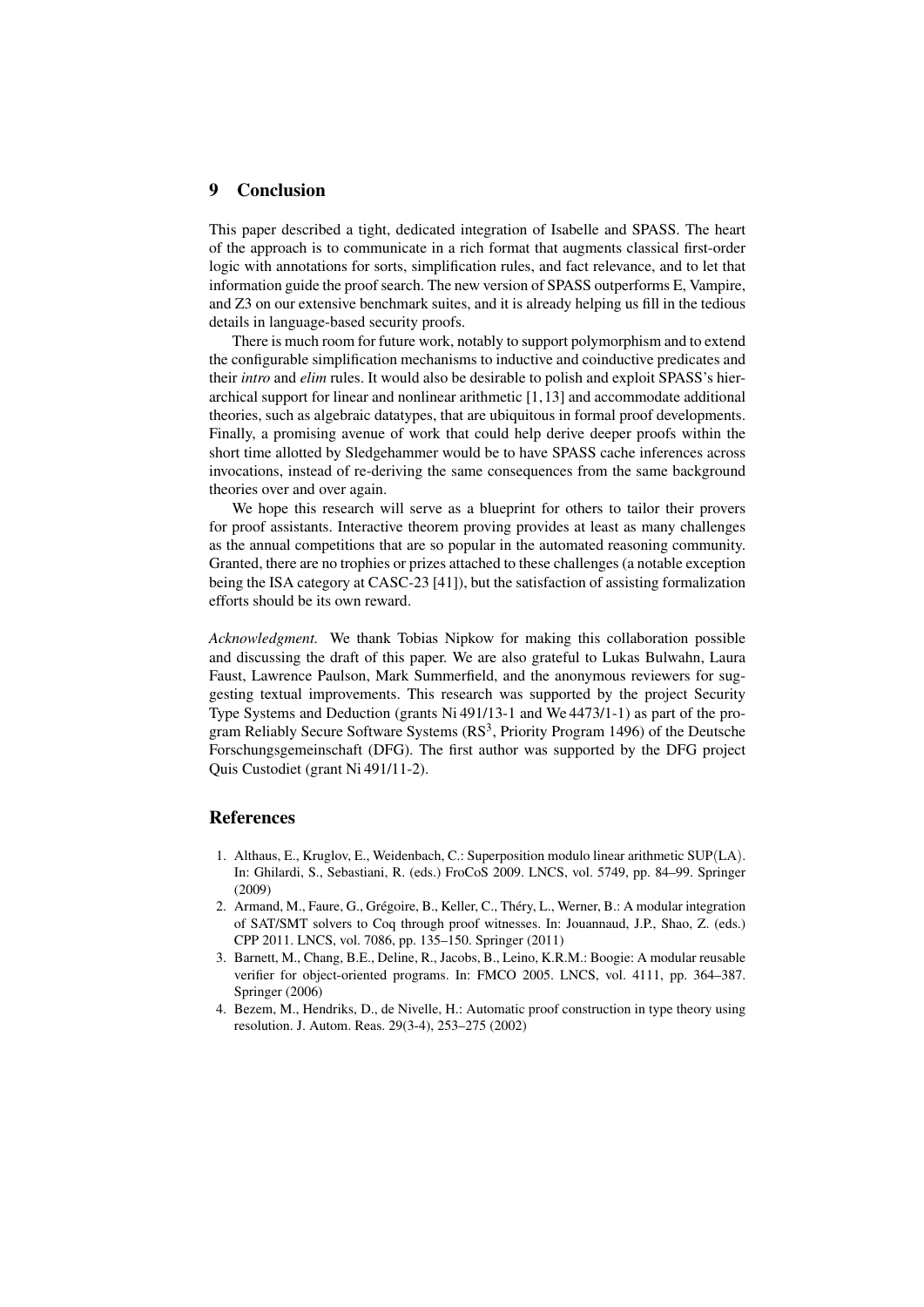- 5. Blanchette, J.C., Böhme, S., Paulson, L.C.: Extending Sledgehammer with SMT solvers. In: Bjørner, N., Sofronie-Stokkermans, V. (eds.) CADE-23. LNAI, vol. 6803, pp. 207–221. Springer (2011)
- 6. Blanchette, J.C., Böhme, S., Smallbone, N.: Monotonicity or how to encode polymorphic types safely and efficiently. http://www21.in.tum.de/~blanchet/mono-trans.pdf
- 7. Blanchette, J.C., Paskevich, A.: TFF1: The TPTP typed first-order form with rank-1 polymorphism. http://www21.in.tum.de/~blanchet/tff1spec.pdf
- 8. Bobot, F., Conchon, S., Contejean, E., Lescuyer, S.: Implementing polymorphism in SMT solvers. In: Barrett, C., de Moura, L. (eds.) SMT '08. pp. 1–5. ICPS, ACM (2008)
- 9. Bobot, F., Paskevich, A.: Expressing polymorphic types in a many-sorted language. In: Tinelli, C., Sofronie-Stokkermans, V. (eds.) FroCoS 2011. LNAI, vol. 6989, pp. 87–102. Springer (2011)
- 10. Böhme, S., Nipkow, T.: Sledgehammer: Judgement Day. In: Giesl, J., Hähnle, R. (eds.) IJCAR 2010. LNAI, vol. 6173, pp. 107–121. Springer (2010)
- 11. Böhme, S., Weber, T.: Fast LCF-style proof reconstruction for Z3. In: Kaufmann, M., Paulson, L. (eds.) ITP 2010. LNCS, vol. 6172, pp. 179–194. Springer (2010)
- 12. Cohen, E., Dahlweid, M., Hillebrand, M.A., Leinenbach, D., Moskal, M., Santen, T., Schulte, W., Tobies, S.: VCC: A practical system for verifying concurrent C. In: Berghofer, S., Nipkow, T., Urban, C., Wenzel, M. (eds.) TPHOLs 2009. LNCS, vol. 5674, pp. 23–42. Springer (2009)
- 13. Eggers, A., Kruglov, E., Kupferschmid, S., Scheibler, K., Teige, T., Weidenbach, C.: Superposition modulo non-linear arithmetic. In: Tinelli, C., Sofronie-Stokkermans, V. (eds.) FroCoS 2011. LNCS, vol. 6989, pp. 119–134. Springer (2011)
- 14. Filliâtre, J.C.: Private communication (March 2012)
- 15. Ganzinger, H., Meyer, C., Weidenbach, C.: Soft typing for ordered resolution. In: McCune, W. (ed.) CADE-14. LNCS, vol. 1249, pp. 321–335. Springer (1997)
- 16. Gonthier, G.: Formal proof—The four-color theorem. N. AMS 55(11), 1382–1393 (2008)
- 17. Guttmann, W., Struth, G., Weber, T.: Automating algebraic methods in Isabelle. In: Qin, S., Qiu, Z. (eds.) ICFEM 2011. LNCS, vol. 6991, pp. 617–632. Springer (2011)
- 18. Hurd, J.: Integrating Gandalf and HOL. In: Bertot, Y., Dowek, G., Hirschowitz, A., Paulin, C., Théry, L. (eds.) TPHOLs '99. LNCS, vol. 1690, pp. 311–321 (1999)
- 19. Hurd, J.: First-order proof tactics in higher-order logic theorem provers. In: Archer, M., Di Vito, B., Muñoz, C. (eds.) Design and Application of Strategies/Tactics in Higher Order Logics. pp. 56–68. No. CP-2003-212448 in NASA Technical Reports (2003)
- 20. Klein, G., Andronick, J., Elphinstone, K., Heiser, G., Cock, D., Derrin, P., Elkaduwe, D., Engelhardt, K., Kolanski, R., Norrish, M., Sewell, T., Tuch, H., Winwood, S.: seL4: Formal verification of an operating-system kernel. C. ACM 53(6), 107–115 (2010)
- 21. Klein, G., Nipkow, T., Paulson, L. (eds.): The Archive of Formal Proofs. http://afp.sf. net/
- 22. Knuth, D.E., Bendix, P.: Simple word problems in universal algebras. In: Leech, J. (ed.) Computational Problems in Abstract Algebra, pp. 263–297. Pergamon Press (1970)
- 23. Leroy, X.: A formally verified compiler back-end. J. Autom. Reas. 43(4), 363–446 (2009)
- 24. Leroy, X.: Private communication (October 2011)
- 25. McCune, W., Shumsky, O.: System description: IVY. In: McAllester, D. (ed.) CADE-17. LNAI, vol. 1831, pp. 401–405. Springer (2000)
- 26. McLaughlin, S., Barrett, C., Ge, Y.: Cooperating theorem provers: A case study combining HOL-Light and CVC Lite. ENTCS 144(2), 43–51 (2006)
- 27. Meng, J., Paulson, L.C.: Translating higher-order clauses to first-order clauses. J. Autom. Reas. 40(1), 35–60 (2008)
- 28. Meng, J., Paulson, L.C.: Lightweight relevance filtering for machine-generated resolution problems. J. Applied Logic 7(1), 41–57 (2009)